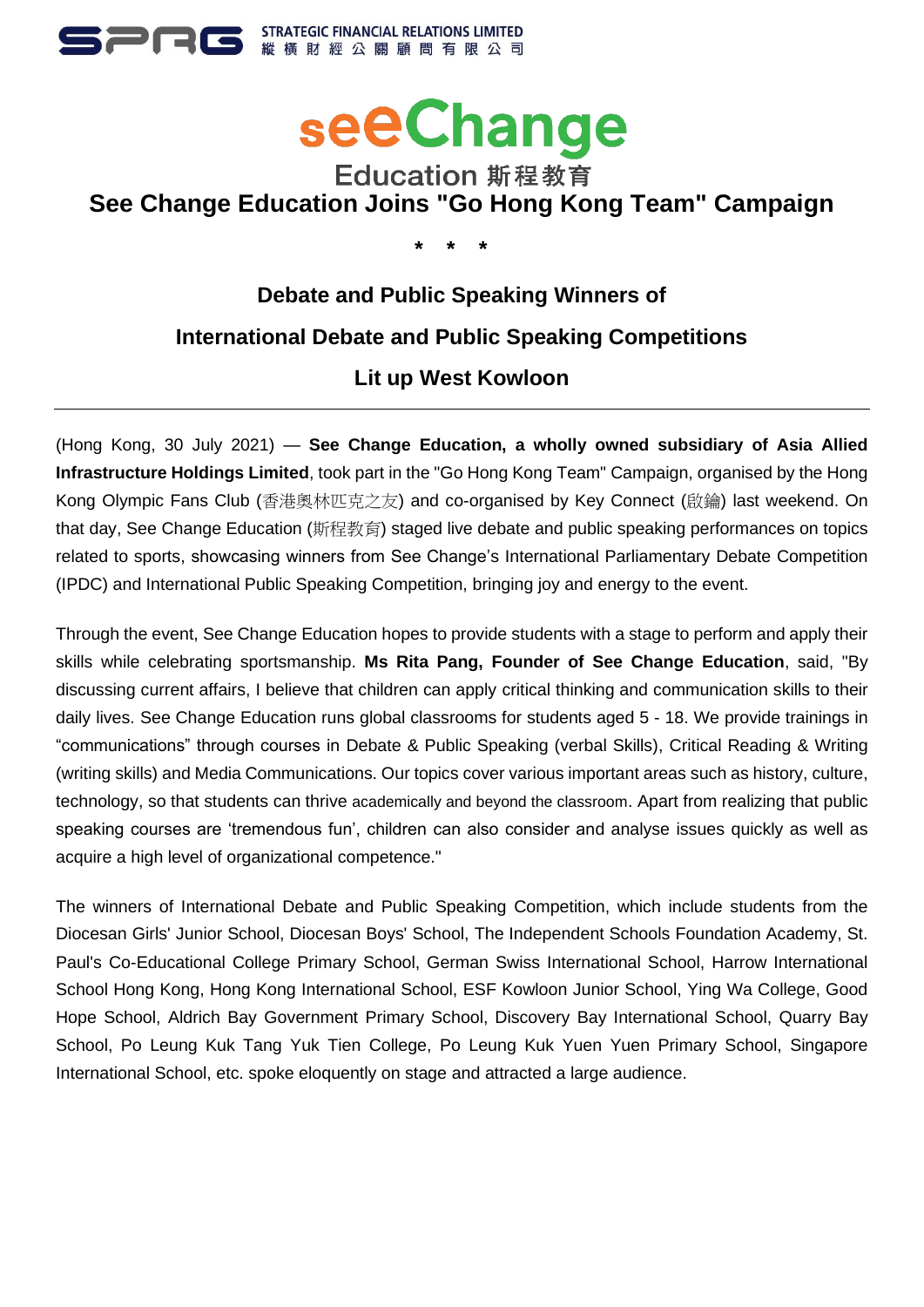

*Debate and Public Speaking Winners of Young International Debate and Public Speaking Competitions Create Lively Atmosphere 30 July 2021*



*The students of See Change Education confidently performed on stage without stage fright The students in the photo above are from The ISF Academy, Maryknoll Convent School (Primary Section) and PLK HKTA Yuen Yuen Primary School*



*Students from Aldrich Bay Government Primary School, ESF Kowloon Junior School and Harrow International School Hong Kong are debating issues in sports on stage*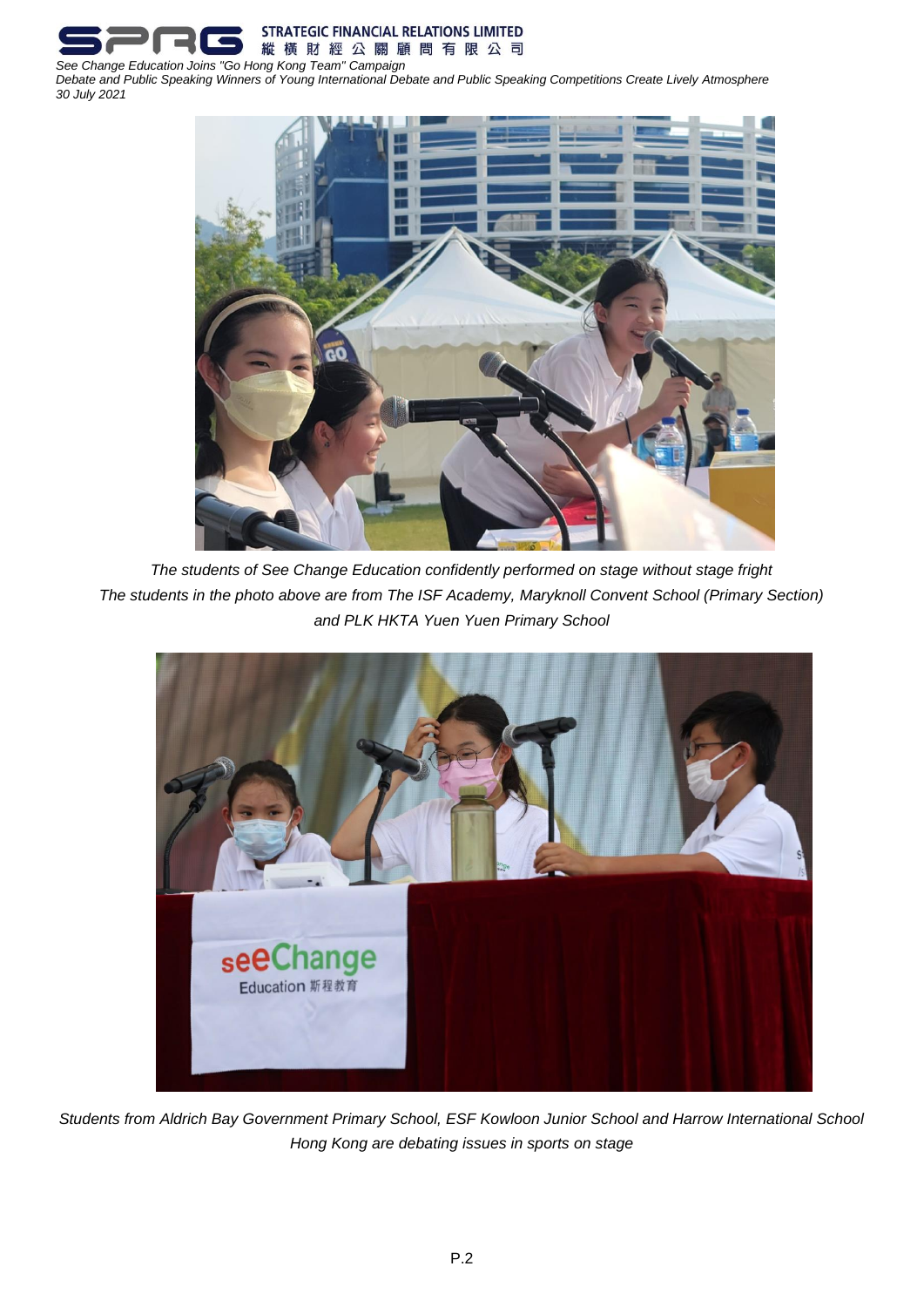

*Debate and Public Speaking Winners of Young International Debate and Public Speaking Competitions Create Lively Atmosphere 30 July 2021*



*Students from Harrow International School Hong Kong and The ISF Academy focus on tackling the speech from negative side.*



*Students from Discovery College, Hong Kong International School and St. Paul's Co-educational College Primary School are also focused during debate competition on stage*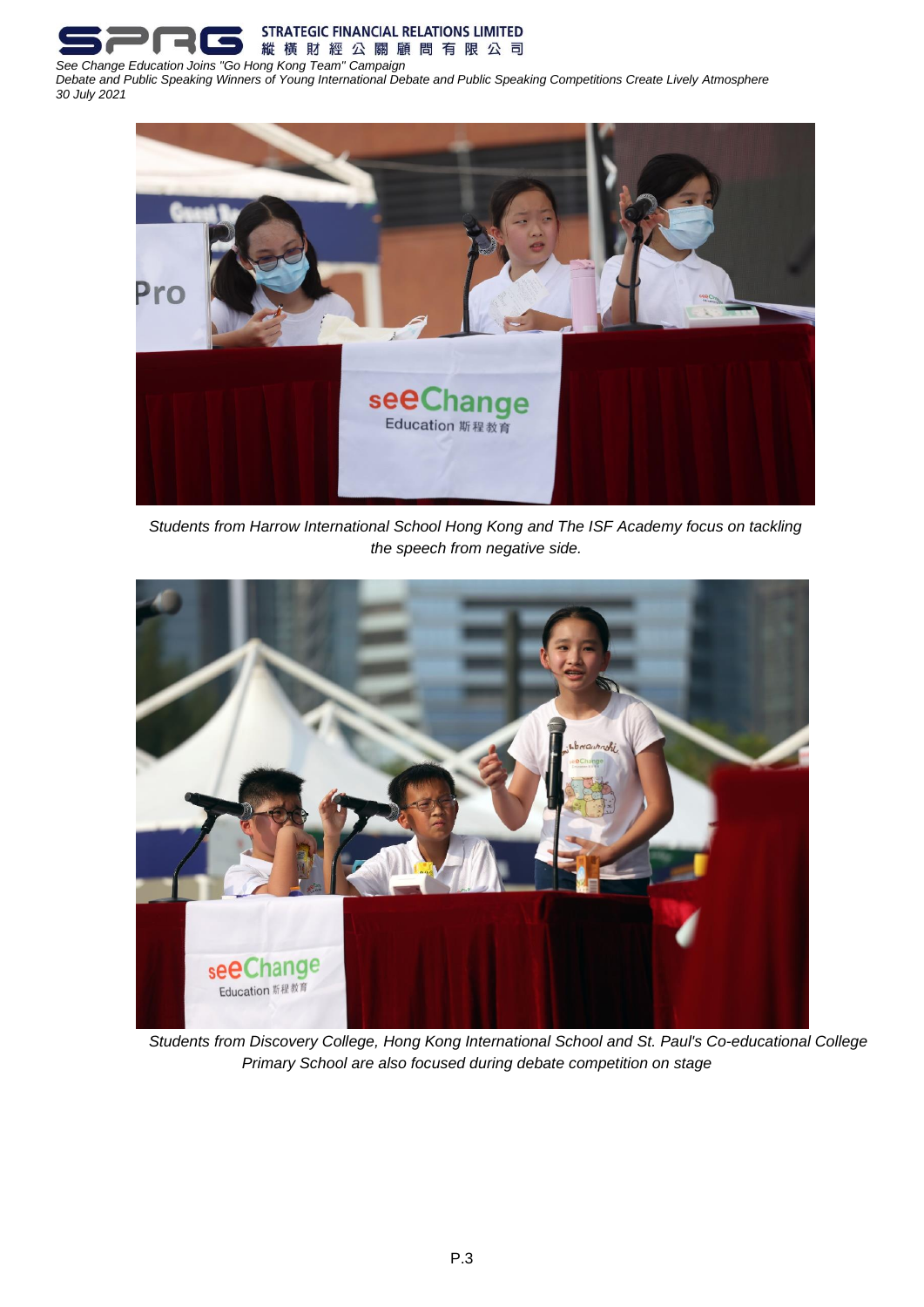**STRATEGIC FINANCIAL RELATIONS LIMITED** 縱橫財經公關顧問有限公司 *See Change Education Joins "Go Hong Kong Team" Campaign* 

*Debate and Public Speaking Winners of Young International Debate and Public Speaking Competitions Create Lively Atmosphere 30 July 2021*





*The eight-year-old Anna is from Sha Tin Junior School Elsa, will be entering S.1, is from Maryknoll Convent School (Primary Section)*



*Ying Wa College faced off PLK Tung Yuk Tien College, both consisting of winners of Top Speaker Award at See Change's Debate Competition in 2020*